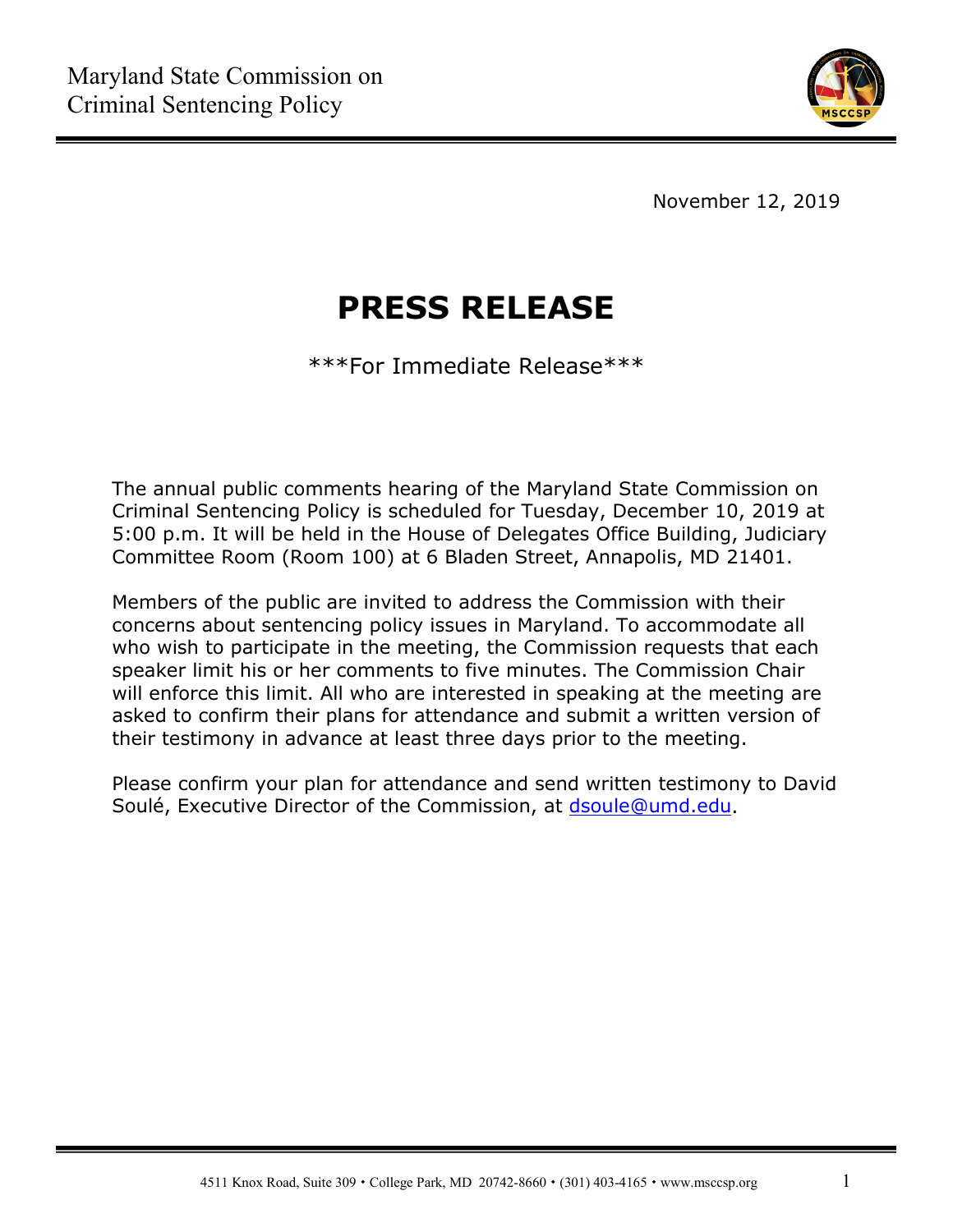

## THE MARYLAND STATE COMMISSION ON CRIMINAL SENTENCING POLICY

# **Establishment and Charge of the State Commission**

The Maryland General Assembly created the Maryland State Commission on Criminal Sentencing Policy (MSCCSP) in May 1999. In July 1999, the MSCCSP formally replaced its predecessor advisory commission, the Maryland Commission on Criminal Sentencing Policy. The governing legislation for the MSCCSP, located in Subtitle 2 of Title 6 of the Criminal Procedure Article of the Code of Maryland (Statutes) sets out six legislative goals for sentencing in Maryland, expressing the General Assembly's intention that:

(1) sentencing should be fair and proportional and that sentencing policies should reduce unwarranted disparity, including any racial disparity, in sentences for criminals who have committed similar crimes and have similar criminal histories;

(2) sentencing policies should help citizens to understand how long a criminal will be confined;

(3) sentencing policies should preserve meaningful judicial discretion and sufficient flexibility to allow individualized sentences;

(4) sentencing guidelines be voluntary;

(5) the priority for the capacity and use of correctional facilities should be the confinement of violent and career criminals; and

(6) sentencing judges in the State should be able to impose the most appropriate criminal penalties, including corrections options programs for appropriate criminals.

The MSCCSP was designed and authorized with the purpose of fulfilling those legislative intentions.

### **MSCCSP Composition**

The MSCCSP is composed of the 19 members listed on the next two pages. The Chair, the Honorable Brett R. Wilson was appointed by the Governor in September 2019.